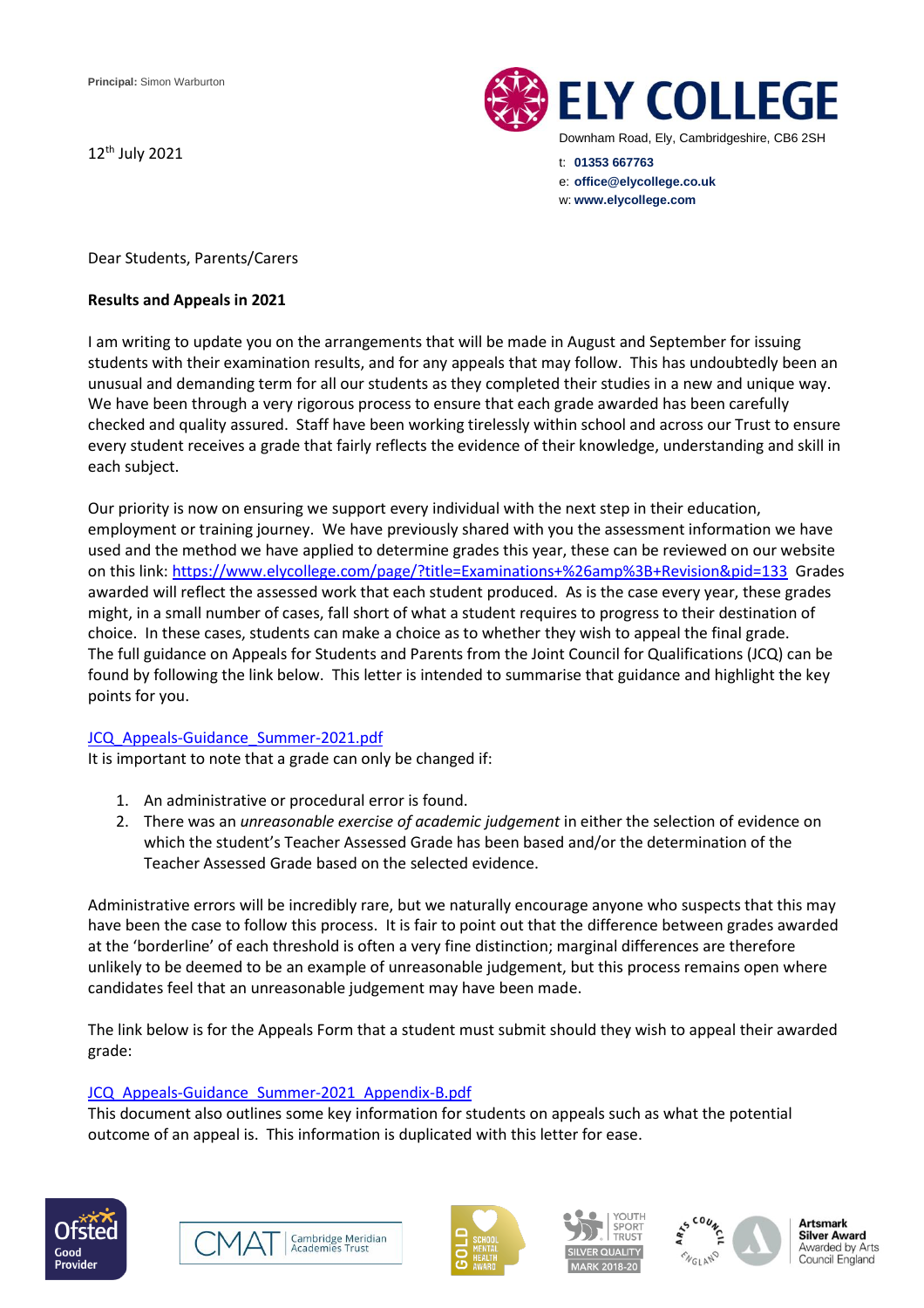### **Results Days**

Results will be released in August with students receiving grades through statements of results issued by the exam boards which we hope, COVID restrictions permitting to be able to do in person, so we can celebrate with and support our students on these important days. Students will be able to come into reception to collect their results from 9:30am. Should they not be collected in person, they will be posted home. Alternatively, a student can give signed permission to someone for the results to be collected.

Results will be released for Year 13 Students on Tuesday 10<sup>th</sup> August and for Y11 students on Thursday 12<sup>th</sup> August.

### **The Appeals Process**

There are three stages of appeal, that will take place throughout August to October. At each stage, candidates must complete the forms in the JCQ link above and submit them to the school.

### *Stage1*

**Centre review** – A candidate will ask the centre (the school) to check whether it has made an administrative or procedural error. If they find that is the case, the centre (the school) will make a request to the exam board that the grade is changed.

### *Stage 2*

**Awarding Organisation Appeal** – This stage of appeal will be submitted by centres (schools) on behalf of the candidates if the candidate requests it.

The grounds for appeals at Stage 2 (AO appeal) are:

- the centre did not follow its own policy;
- the centre did not undertake internal QA;
- the centre did not allow access arrangements; the AO made an administrative error;
- the centre did not exercise reasonable academic judgement in the selection of evidence or the determination of the grade.

#### *Stage 3*

**Ofqual Exam Procedures Review Service** – If the candidate thinks the awarding organisation did not follow correct procedures.

#### **At every stage, a student's result could go up or down**

The deadline for Appeals to the Centre at **Stage 1** is the **16th August for priority appeals** and **3 rd September for non-priority appeals**.

Priority appeals are only those that could impact upon whether a student meets a University offer.

If a student is not satisfied with the outcome of a Stage 1 appeal, **Stage 2** appeals will need to be submitted to the centre for sending to the exam board by **22nd August for priority appeals** and **16th September for nonpriority appeals** to allow us to process and forward to the boards by the deadline the following day.

The [JCQ Guidance](https://www.jcq.org.uk/wp-content/uploads/2021/06/JCQ_Appeals-Guidance_Summer-2021.pdf) includes a helpful timeline and more detail on appeals.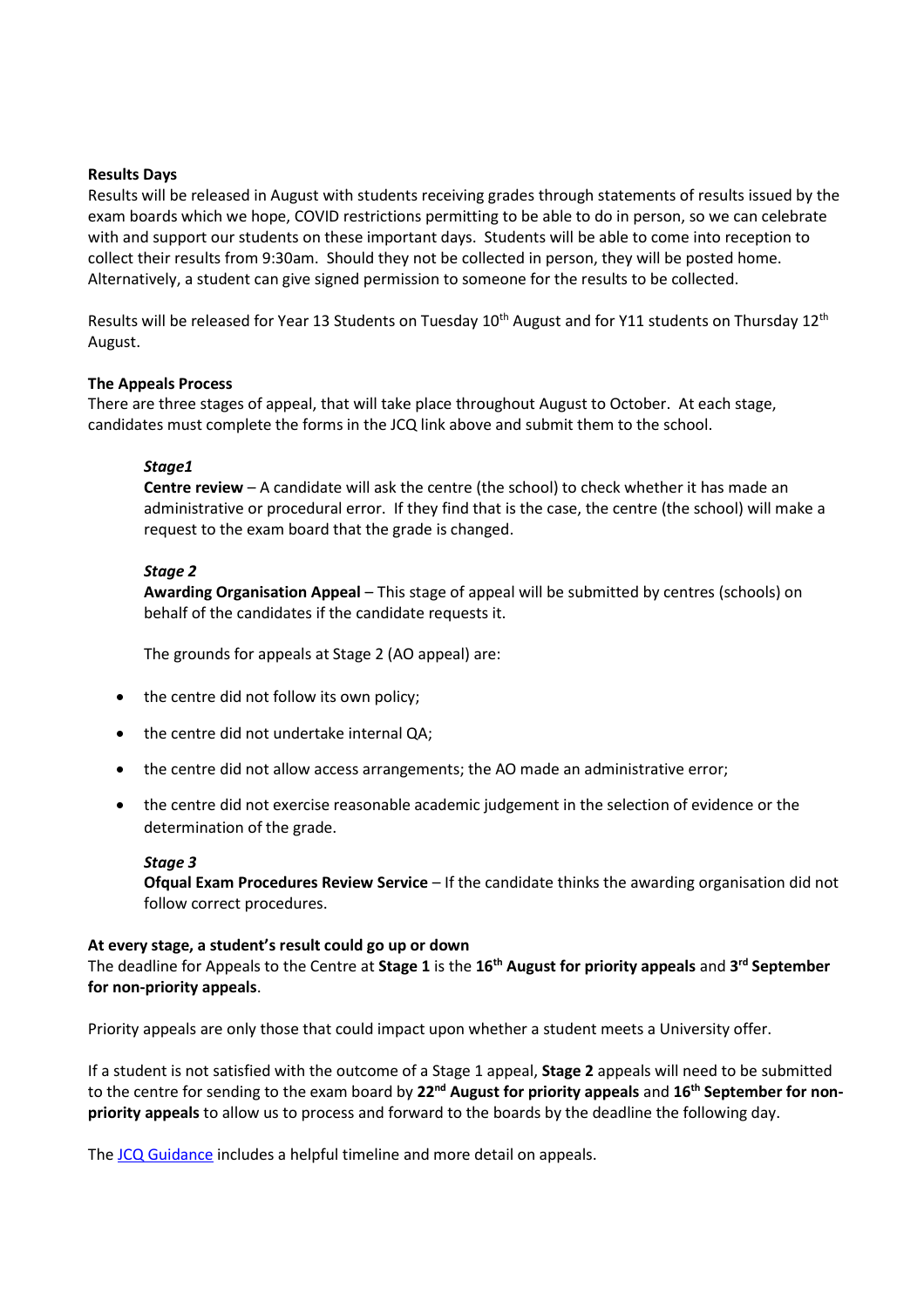

t: **01353 667763** e: **office@elycollege.co.uk** w: **www.elycollege.com**

The wait for results will be an anxious time for many students and their families. We are committed to doing everything we can to support one another and ensure all our students receive grades that have been fairly and consistently awarded.

Whilst lockdown has been challenging for all of us we remain incredibly proud of the hard work and commitment demonstrated by our students over the course of the summer term and look forward to seeing them on results day to receive their grades. Should you have any concerns or questions about the process please do not hesitate to get in touch with the form tutor in the first instance.

Yours faithfully

1 Theory

Simon Warburton Principal













**Artsmark Silver Award** Awarded by Arts Council England